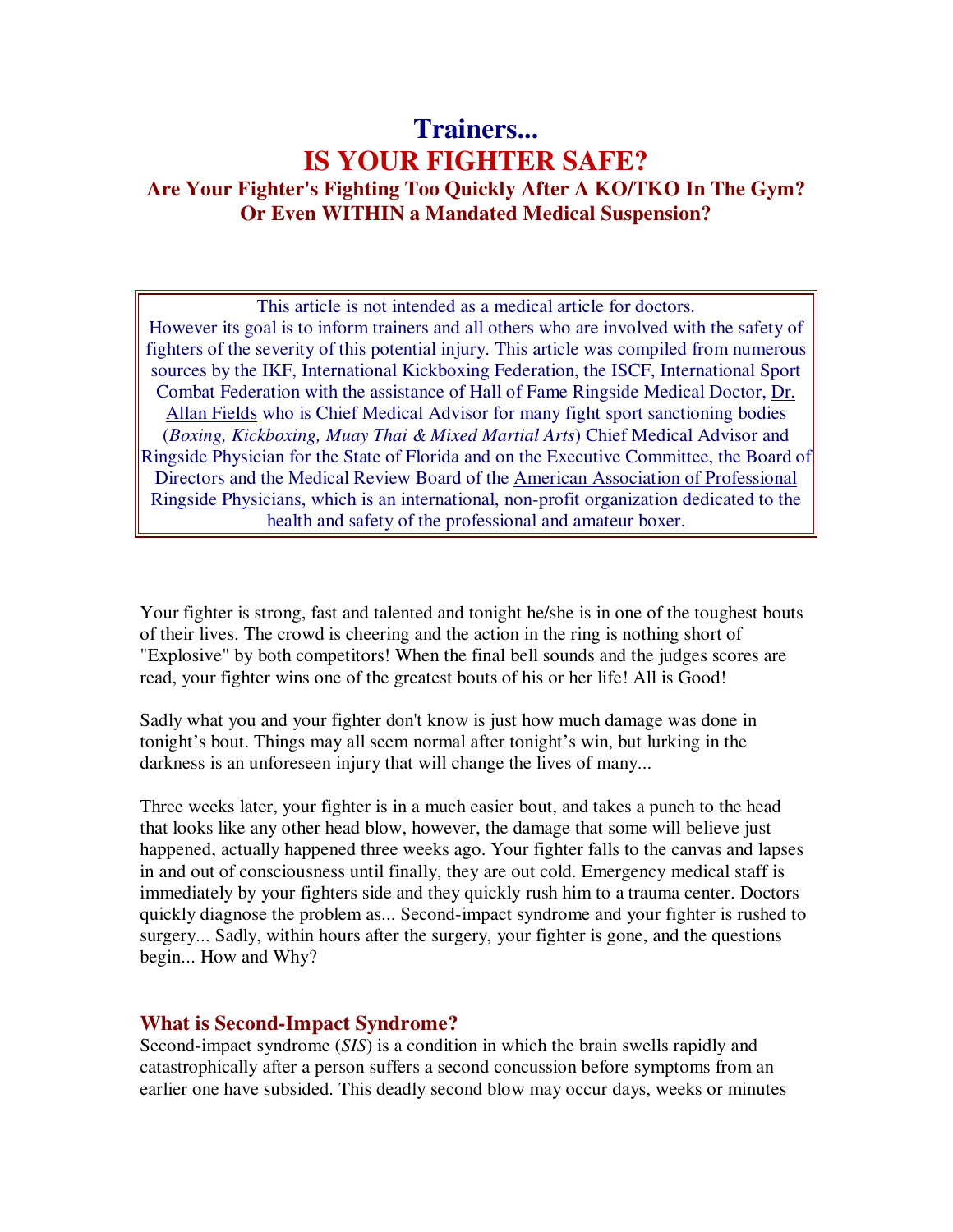after an initial concussion, and even the mildest grade of concussion can lead to SIS. SIS is the most serious potential complication that could result from an athlete returning to train or fight before symptoms from a minor head injury have subsided. Such symptoms include headache, cognitive difficulties, or visual changes. The initial injury may be a concussion, or it may be another, more severe, type of head trauma, such as cerebral contusion. However, the first concussion need not be severe for the second impact to cause SIS. Also, the second impact may be very minor, even a blow such as an impact to the chest that causes the head to jerk, thereby transmitting forces of acceleration to the brain.

Loss of consciousness during the second injury is not necessary for SIS to occur. Both injuries may take place the same day, maybe even in the same fight. The fighter may continue fighting after the second concussion, and may walk out of the ring without assistance, but symptoms quickly progress and the condition can rapidly worsen. They usually remain alert on their feet for 15 seconds to 1 minute or so but seem dazed. Usually within seconds to minutes of the second impact, the fighter, conscious but stunned, suddenly collapses, semi-conscious with rapidly dilating (*widening*) pupils and loss of eye movement, and stops breathing.

Pathophysiology is the study of the changes of normal mechanical, physical, and biochemical functions, either caused by a disease, or resulting from an abnormal syndrome. More formally, it is the branch of medicine which deals with any disturbances of body functions, caused by disease or prodromal symptoms. Concussion temporarily changes the brain's function. It is believed that the brain is left in a vulnerable state after concussion and that a second blow is linked to SIS. The actual mechanism behind the catastrophic brain swelling is controversial. A second injury during this time is thought to unleash a series of metabolic events within the brain. **Changes indicative of SIS may begin occurring in the injured brain within 15 seconds of the second concussion.** 

Pathophysiological changes in SIS can include a loss of auto regulation of the brain's blood vessels, which causes them to become congested. The vessels dilate, greatly increasing their diameter and leading to a large increase in cerebral blood flow. Progressive cerebral edema may also occur. The increase of blood and brain volume within the skull causes a rapid and severe increase in intracranial pressure, which can in turn cause uncal and cerebellar brain herniation, a disastrous and potentially fatal condition in which the brain is squeezed past structures within the skull.

## **OUTCOME AFTER INJURY**

Neurological collapse can occur within a short period, with rapid onset of dilating pupils, loss of eye movement, unconsciousness, and respiratory failure. The most shocking of all is how quickly failure of the brain stem can occur. Between two and five minutes of the second impact, death can follow shortly making you realize, that the time it took from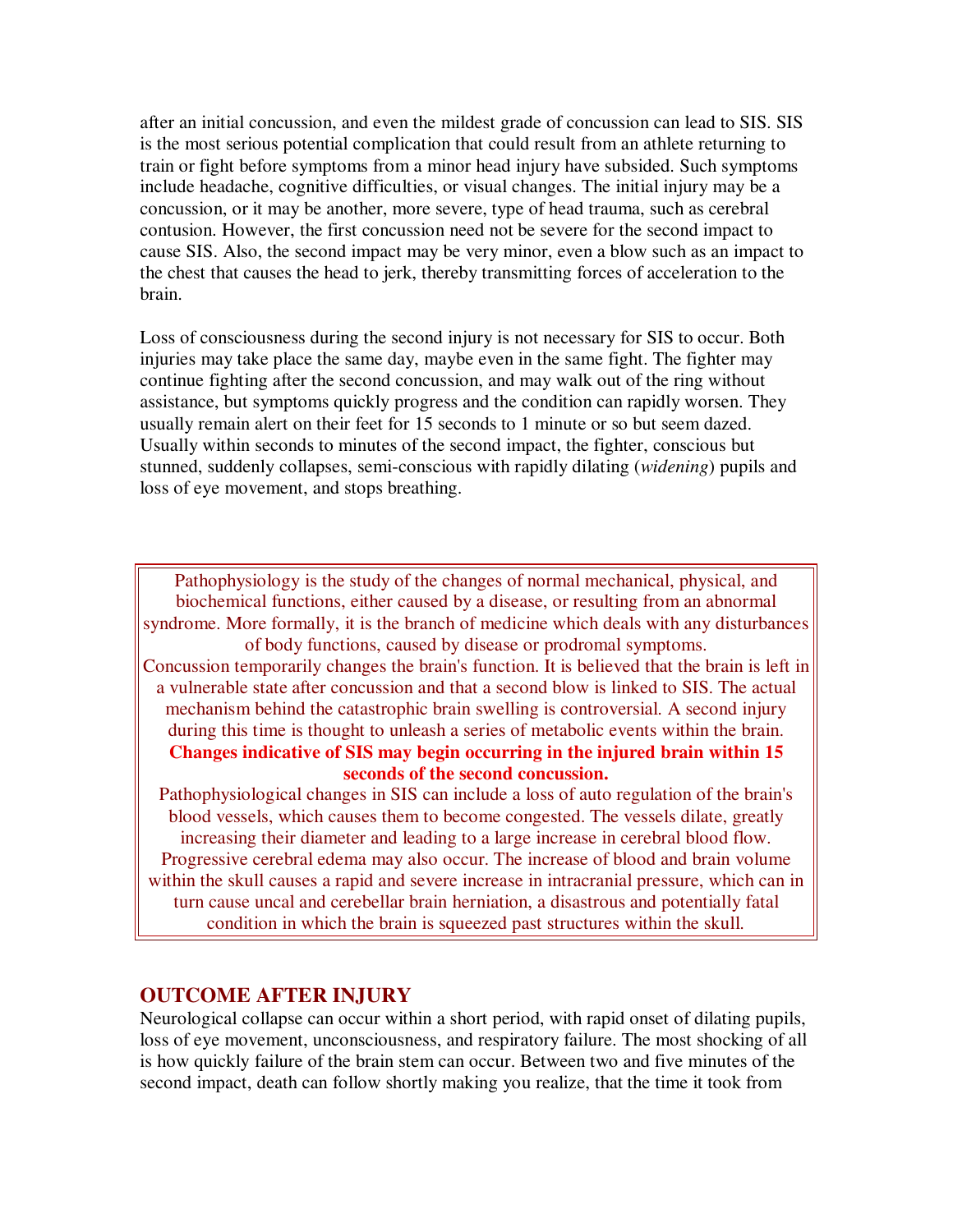impact to the operating table was meaningless. SIS is often documented as a "*Non survivable injury*".

## **TREATMENT**

Treatment of the loss of auto regulation of the brain's blood vessels may be difficult or impossible. When SIS occurs, surgery does not help and there is little hope for recovery. Treatment requires immediate recognition and includes administration of osmotic agents and hyperventilation in order to lower intracranial pressure.

Although the condition is often fatal, almost everyone who is not killed is severely disabled. The cause of SIS is uncertain, but it is thought that the brain's arterioles lose their ability to regulate their diameter, and therefore lose control over cerebral blood flow, causing massive cerebral edema. Athletes are most at risk and in order to prevent SIS, guidelines have been established to prohibit athletes from returning to the fight game prematurely. This is why regulatory bodies for the fight game give fighters medical suspensions of a minimum of 30 days. However, in the case above, injuries don't always happen to the losing fighter who just suffered a TKO or Knockout.

After a TKO or KO, ringside doctors are required to suspend a fighter for a determined period of time by recommending the fighter not return to fight (*Or even train in a gym*) before symptoms of an initial head injury have resolved. Due to the very small number of recorded cases of SIS, there is doubt about whether it is a valid diagnosis. However, the syndrome is recognized by physicians.

## **PREVENTION**

Measures that prevent head injuries in general also prevent SIS. This of course is the reason amateur fighters are often advised or required to use headgear. However the use of headgear does not entirely prevent the syndrome. Experts advise that fighters who have suffered one concussion and still complain of concussion-related symptoms be prohibited from returning to the ring due to the possibility of developing SIS. Fighters are also discouraged from returning to even work-out in the gym until after they have been evaluated and approved for resuming by a health care provider skilled in evaluating concussion. Some fighters may verbally deny concussion symptoms because they do not wish to be prevented from training or missing a highly anticipated bout. This is where education by a skilled trainer is vital... The fighter needs to be informed by their trainer what to look out for to in a sense, "*Help them help themselves.*"

## **TRAINER ERROR?**

In most cases of SIS, the individual had received another concussion previously. If you are a trainer, ask yourself how many times have your fighters been "*Clocked*" in the gym? How many times have you had a fighter knocked down, or even knocked out in the gym? Sadly, we all know, such incidents are not reported, and very few fighters as well as trainers feel they need to take a 30-45 day break after such an occurrence. This could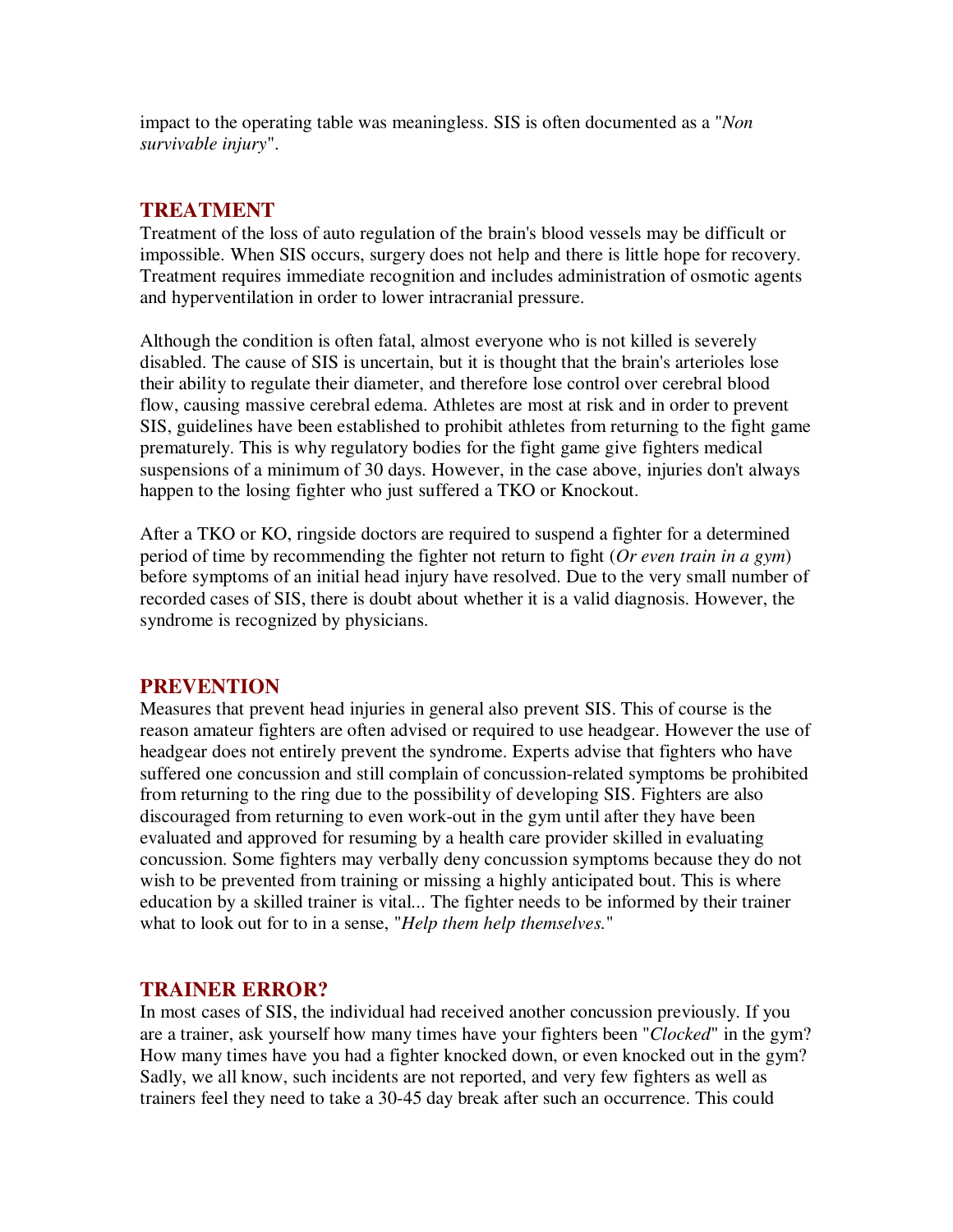very well be where the extent of the damage was caused that ultimately lead to the fighters death, days or even weeks later.

Trainers "*Should*" prohibit a fighter from training in the gym as well as fighting again who has suffered a concussion, regardless of the speed with which the symptoms reportedly resolve. An initial head injury may impair an athlete's judgment and ability to decide to refrain from participating in risky activity, so some health care providers encourage family members (*MORE SO, THEIR TRAINERS*) and other acquaintances to pressure a fighter not to return to train or fight until they have been cleared by a physician.

If fighter is suspected of having a concussion, a very basic neurological evaluation should be performed. If a medical professional is not immediately available, the examination can be performed by a trainer or another fighter. Assess the injured fighter's level of consciousness, concentration, speech, memory, vision, and coordination. Below is a simple outline of an exam:

| <b>Simple Neurological Exam</b> |                                                                                                         |  |  |
|---------------------------------|---------------------------------------------------------------------------------------------------------|--|--|
| Orientation                     | Have fighter name city, opponent, day, month, and year.                                                 |  |  |
| Concentration<br>(Immediate)    | Have fighter repeat five words in correct order.                                                        |  |  |
| Retrograde Amnesia              | Have fighter recall events prior to the injury to check for<br>retrograde amnesia.                      |  |  |
| Memory (recall)                 | Have fighter repeat the same five words in correct order after a 5<br>minute delay.                     |  |  |
| Vision                          | Have fighter count your fingers and look into fighter's eyes to see<br>if the pupils are the same size. |  |  |
| Coordination                    | Have fighter stand on one foot to assess balance.                                                       |  |  |

If the fighter has lost consciousness, they should be transported to a hospital immediately. If the fighter is unable to perform the simple exam outlined above, they should be transported to the hospital. If a fighter has any symptoms related to a concussion, the fighter should not continue with the current training session or match. The fighter should be evaluated by a physician before returning to competition. Most importantly, a fighter who experiences symptoms following a concussion requires serial neurologic evaluations for as long as the symptoms persist to determine if the fighter's condition is deteriorating. Observation of the fighter may be permitted at home if the physician determines the neurologic condition is very unlikely to deteriorate. Another person (*an observer*) should be in close contact to the fighter for the first 24 hours. The observer needs to be given explicit instructions on monitoring the following: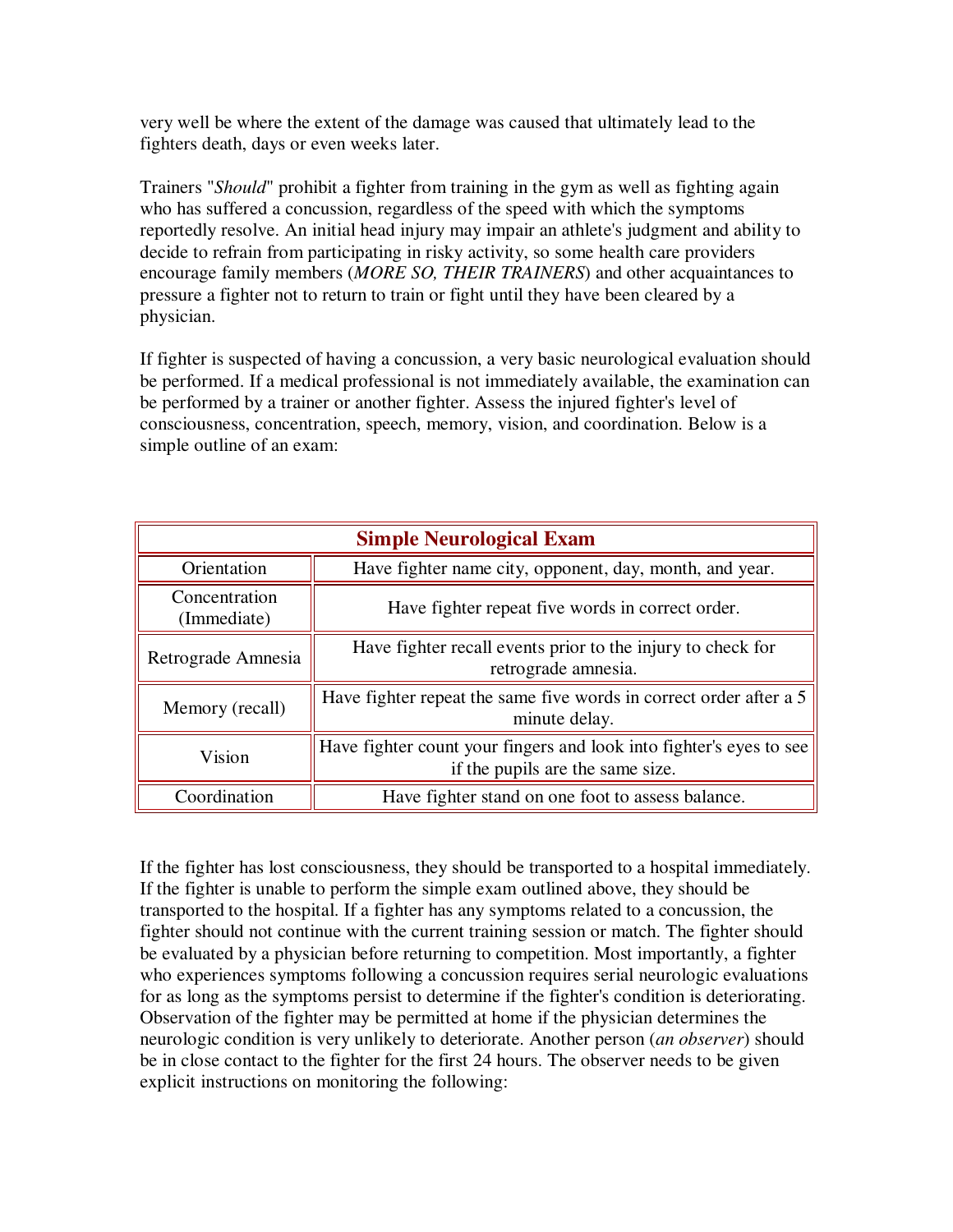- Inability to awaken the fighter.
- Severe or worsening headaches.
- Somnolence or confusion.
- Seizures.
- Visual disturbances.
- Vomiting.
- Urinary or bowel incontinence.
- Weakness or numbness of any body region.

The fighter should be awakened every two hours for the first night and stay away from all strenuous activity for 24 hours. If any of the above signs are present, this may indicate increased brain swelling or hemorrhage caused by brain contusions (*bruises*). This is an indication to seek immediate additional medical care at a local hospital. Furthermore, a fighter will be held from competition and activity for a minimum of one week. Return to competition will be determined by the physician based on the fighter's traumatic brain injury (*TBI*) history and absence of symptoms.

Several different sets of "*Return-to-play*" guidelines exist for athletes who have suffered minor head trauma. These exist in part to prevent the player from developing SIS. A variety of concussion grading systems have been devised, in part to aid in this determination. Every return-to-play guideline recommends that an athlete not return to competition until all concussion symptoms are absent during both rest and exercise. The *American Academy of Neurology* recommends that young athletes be prohibited from returning to play for at least a week in most cases of concussion. The current return-toplay guidelines (*Below*) may not be strict enough to protect young athletes from SIS. This is why many State Athletic Commissions regulating fight sports established minimum medical suspension requirements for fighters who have been stopped in their bout due to blows or even knocked out in their bout. From these State Athletic Commission requirements, other regulatory and fight sanctioning bodies ( $EX: IKF$ ) have adopted the very same suspensions.

The *Colorado Medical Society* guidelines were published in 1991 in response to the death of a high school athlete due to what was thought to be second-impact syndrome. According to the guidelines, a grade **I** concussion consists of confusion only, grade **II** includes confusion and post-traumatic amnesia, and grade **III** and **IV** involve a loss of consciousness. By these guidelines, an athlete who has suffered a concussion may return to sports after having been free of symptoms, both at rest and during exercise, as shown in the following table:

| <b>Colorado Medical Society Guidelines For Return to Play</b> |                                                 |                                                              |  |
|---------------------------------------------------------------|-------------------------------------------------|--------------------------------------------------------------|--|
| Grade                                                         | <b>First Concussion</b><br>Return To Play After | <b>Subsequent Concussions</b><br><b>Return To Play After</b> |  |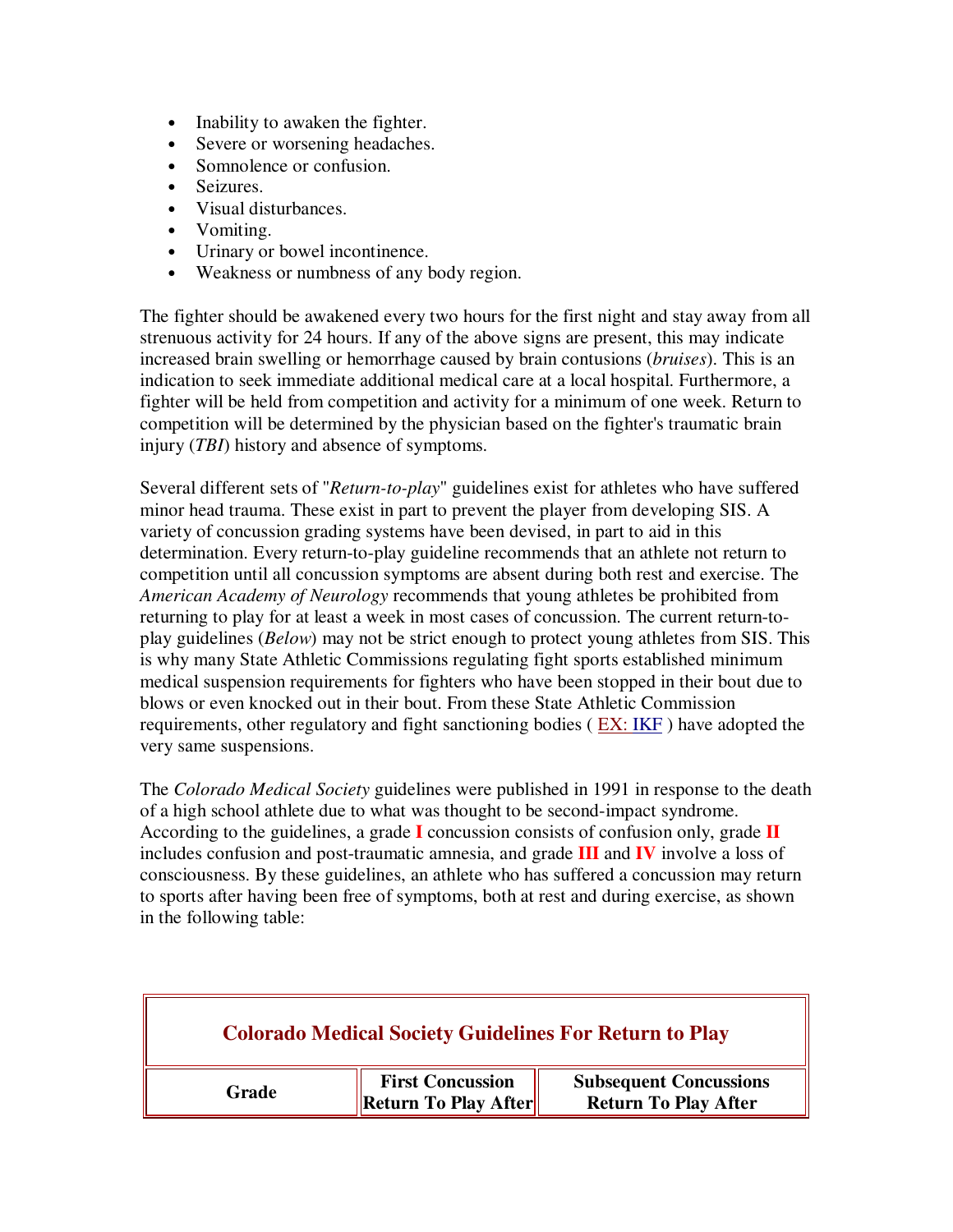|                                                                    | 15 Minutes | 1 Week                                   |
|--------------------------------------------------------------------|------------|------------------------------------------|
|                                                                    | 1 Week     | $\vert$ 2 Weeks, With Physician Approval |
| Шa<br>$\Vert$ ( <i>Unconscious For Seconds</i> ) $\Vert$           | 1 Month    | $\ $ 6 Month, With Physician Approval    |
| <b>III</b> b<br>$\Vert$ ( <i>Unconscious For Minutes</i> ) $\Vert$ | 6 Months   | 1 Year, With Physician Approval          |

In schools across America it is now being recommended by the *Centers for Disease Control* and state athletic organizations that coaches be trained in managing athlete concussions according to current guidelines. However, sadly there is no such requirement for trainers of fighters in the fight world. In fact, there are very few requirements "*IF ANY*" as requirements to be a trainer of a full contact fighter(s) (*Kickboxing, Muay Thai, MMA, Boxing*). In fact, being a fight trainer is more often judged upon how well the trainer can teach a fighter how to fight, and not how to survive, such as knowing things like the graph above.

Regulatory bodies, sanctioning bodies and State Athletic Commissions require their ringside physicians to place fighters who have been TKO'ed and Knocked Out on medical suspensions beginning at 30 days ( EX: IKF ). Sometimes the ringside doctor may place a fighter on medical suspension simply due to the fact they were in a hard fought bout, a bout they could have even won. Most trainers and fighters believe their issued medical suspension is the number of days before they are allowed to fight again, however, this is only partly true. As noted above, a fighter who has received too many strong blows or has been knocked unconscious (*Even if in the Gym in Sparring!*) needs time to recover, which means they should not even be in the gym, hitting a bag, let along sparring, let alone "*Fighting*" within their suspension time.

Sadly, too often, whether it be the eager fighter seeking another opportunity or an inexperienced trainer with no concept of fighter safety, we hear about a fighter fighting inside their regulated medical suspension. Sure, they can do so and maybe nothing will happen... However, it only takes one time... A fighter is training hard for a much anticipated bout, sparring hard in the gym and while doing so is dropped by their sparring partner, maybe even losing consciousness... They are quickly revived by their trainer and training partners and of course told how tough they are after taking such a shot. "Shake it off, you will be fine!" And as noted above, they can do so and maybe nothing will happen.. But again, "*It only takes once...*" Days or weeks later in the middle of a bout, the fighter drops from a non knockout blow, drifts in and out of consciousness before blacking out... The damage is done, in fact, the damage was done days, maybe even weeks ago and instead of being safe, keeping his fighter from potential harm, the trainer now is wondering "*What happened?*"